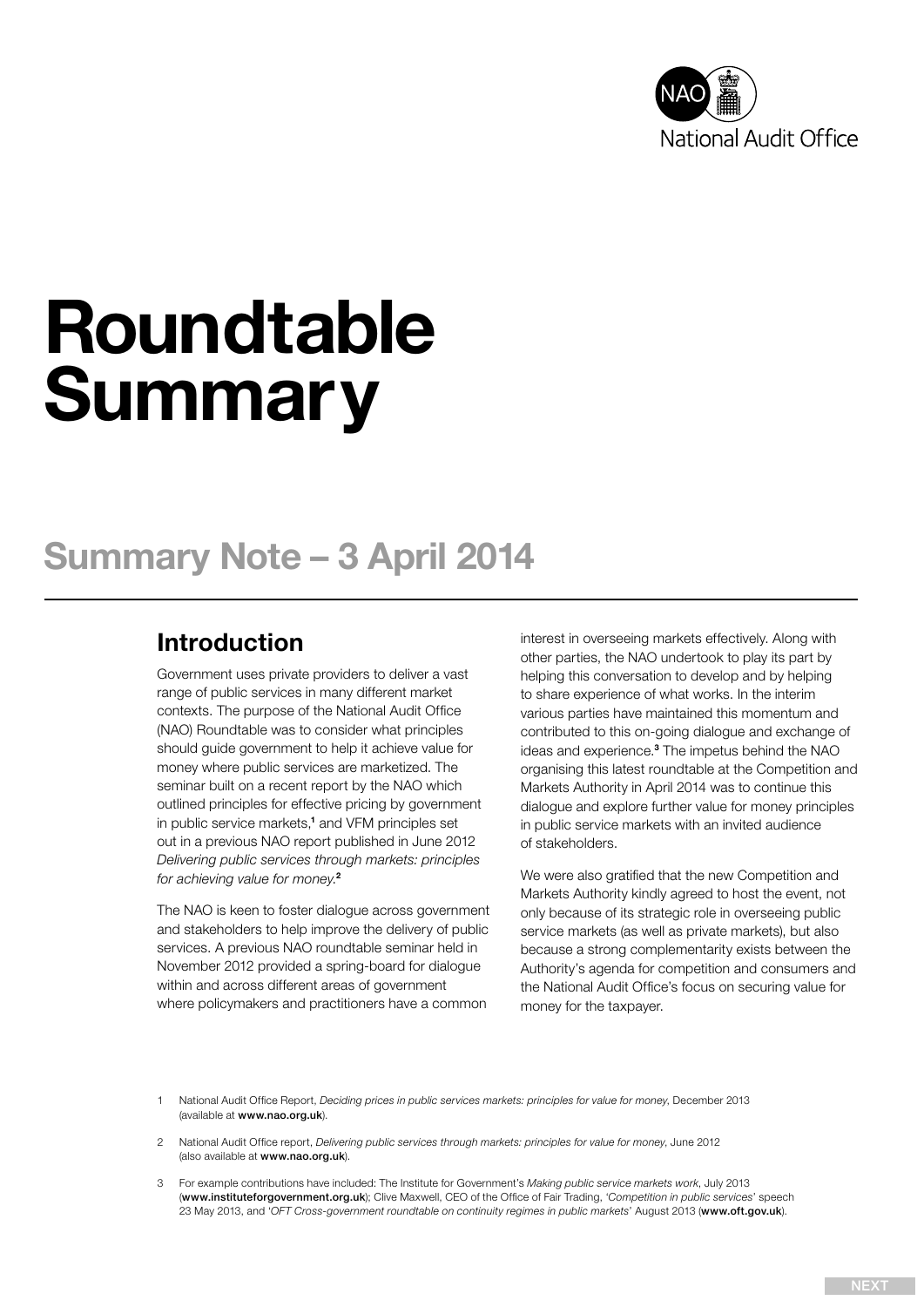<span id="page-1-0"></span>This summary note gives an outline of the seminar's presentations and discussion which was held under the Chatham House rule. The contents of this note do not represent the views of the National Audit Office.

The Roundtable heard from a range of leading practitioners and commentators on public service markets including:

#### Amyas Morse

Comptroller and Auditor General, National Audit Office

#### Alex Chisholm

Chief Executive, Competition and Markets Authority

#### Emeritus Professor Andrew Kerslake

Associate Director, Institute of Public Care, Oxford Brookes University

#### Ian Casey

Childcare Markets, Department for Education

#### Dr Xeni Dassiou

Director of Centre for Competition and Regulatory Policy, City University

#### John Kirkpatrick

Senior Director, Competition and Markets Authority

#### Iain MacBeath

Director of Health and Community Services, Hertfordshire County Council

#### Ric Marshall

Director of Pricing, Monitor

#### Sonia Sodha

Head of Public Services and Consumer Rights policy, Which?

#### Alex Scharaschkin

Director of Regulation, Competition and Consumers, National Audit Office

Brief speaker biographies can be found at Annex One.

The invited audience for the Roundtable included representatives from a range of organisations; a full list is at Annex Two.

The seminar was divided into five sessions which covered the following topics:

- effective markets and value for money;
- aovernment oversight of public service markets;
- risks to effective competition in public service markets;
- price setting frameworks and models for public services; and
- $\bullet$  market outcomes: the experience of service users.

#### Effective markets and value for money

Risks from consolidation of the market: Diversity and effective competition in markets rarely happens on its own unless government actively helps to facilitate and develop a healthy market of providers. However, markets for public services can rapidly become consolidated. Before long a small number of companies may come to dominate the market. Some companies active in a number of public markets have grown fast partly by winning contracts but also by acquisition of smaller rivals; growth rates of 25 per cent a year have been known. Whilst this is perfectly legal, it is not desirable from the taxpayer's perspective if market consolidation ultimately leads to upward pressure on prices through a lack of effective competition. Whilst public contracts typically include 'change of control' provisions that can be exercised where a risk of consolidation exists, in practice government rarely exercises them. This may be through fear of not having the resources to take on a large commercial organisation and its lawyers, and one on which the department relies for the delivery of essential public services. Civil servants may also feel more comfortable dealing with familiar people they know in an incumbent provider. Unless government pays more attention to the up-skilling of public officials and adequately resources the contract monitoring function, it is always likely to be an uneven contest with the private sector companies coming out on top. When this happens the taxpayer loses.

#### Policy goals versus contractual relationships:

In private markets typically you get what you pay for, as contracts govern the relationship between parties. In the public sector, there can be a mismatch between the political aspirations which can be difficult to define at the outset in the original contract (for example in terms of expected service levels), and the de facto contractual terms. The complexity of out-sourced public sector contracts today (such as payment by results in probation services) is on a totally different scale from the original contracting-out of activities such as waste management that began in the late 1980s. To meet politicians' expectations contracts are modified in action, which normally comes with heavy variation penalties. Once this happens public officials lose control of the process and the contractor is in the driving seat. This can damage the government's reputation for delivery and for achieving value for money.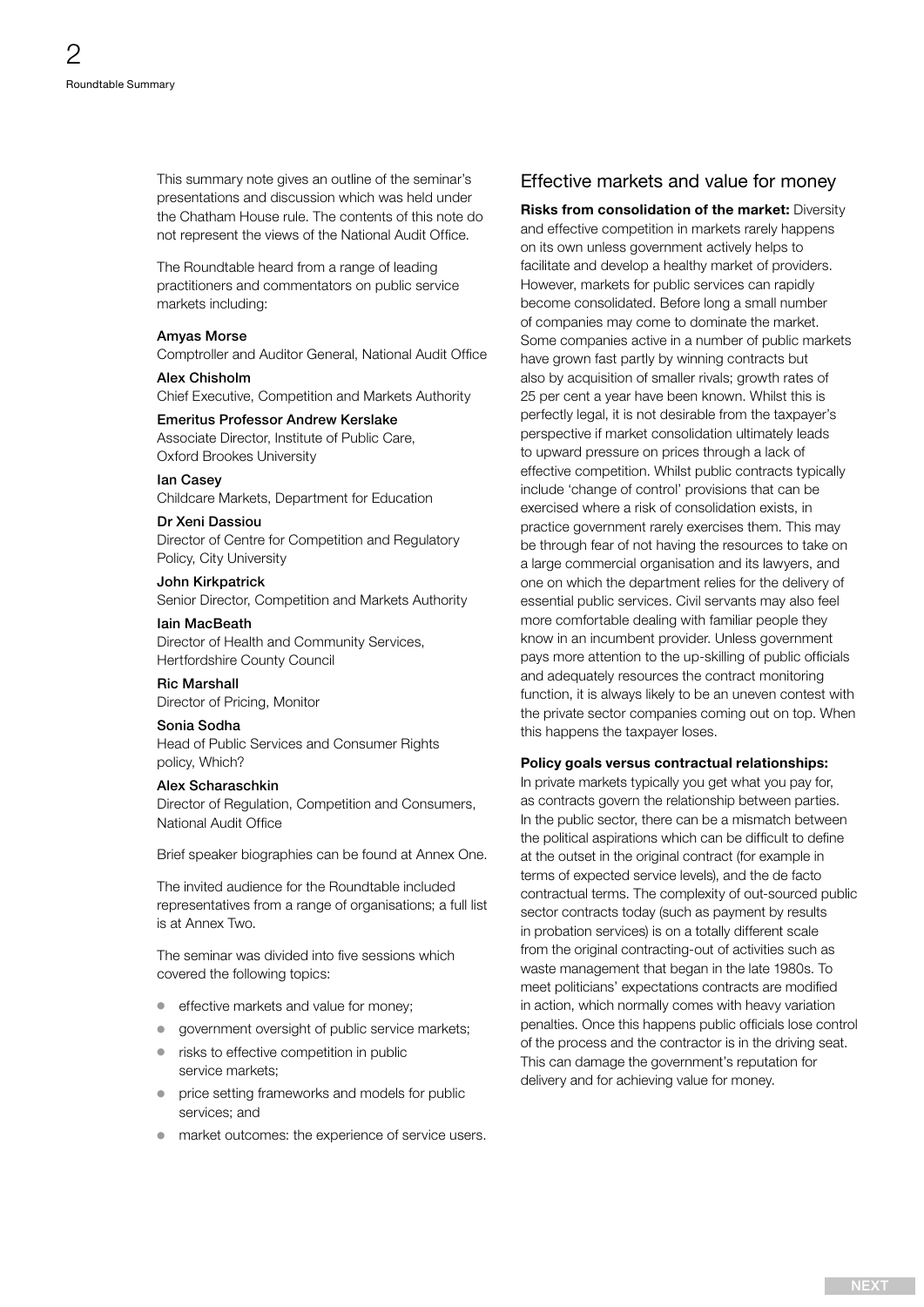<span id="page-2-0"></span>Another dynamic has been gaining ground recently. In the past, when government and its private contractors became involved in a dispute, firms' high-powered lawyers would often win contractual disputes. Recently, however, ministers have cottoned on and have changed their strategy. If government is let down by a supplier, it hits back by publicly criticising the companies involved and damaging their reputation and brand. Companies that deal with government need to be aware of this dynamic and help establish a reputation for fair-dealing that does not leave the taxpayer to pick up the bill.

In addition, if government knows it is likely to have to modify a contract after a few years then flexibility should be built in from the start. Government needs to have a better appreciation of how difficult it can be to make out-sourcing or marketised provision work for certain types of services. A prudent approach might be to move incrementally and row back if necessary where the impracticalities of trying to make a market solution work are just too problematic.

Pricing of services: the level at which prices are set in a new market such as healthcare will determine very quickly which providers survive and which do not. Government should not assume that it is itself a smart customer as experience has shown that often it is not. An effective approach where the costs of providing a service are not known is for government to base the pricing of public services on 'open-book' contracting, to help establish the true costs of provision so an informed decision can be made. Government should be exploiting the fact that it is a major buyer and leverage its power to tell suppliers what they expect. For example in the United States there are provisions for disgorgement whereby states can audit contractors' profits for a period of up to 5 years and reclaim unfair profits.

This first session also explored five key features found in markets, how successful private businesses deal with these features and potential learning for how public service markets could become more effective:

- complexity;
- innovation;
- responsiveness;
- risk: and
- resource allocation.

Complexity: Markets can deliver some complex products very well. The radio spectrum market was transformed by introducing the market mechanism to determine the most efficient/effective use of the spectrum, which replaced the longstanding and out-moded command and control approach. Could similar improvements be introduced in complex markets such as healthcare where command and control has been the norm by giving more power to patients to drive improvements and the best use of resources?

**Innovation:** A combination of available risk capital and experimentation are vital conditions for innovation. Ocado developed an e-commerce system for online grocery shopping but invested approximately £500 million in its development. Other notable examples that illustrate innovative thinking that helped to develop a better product include: the computer manufacturing company Dell that innovated its processes to only make a PC when the customer ordered it, rather than having capital tied up in pre-made computer stock. Another corporate innovator, Ryanair, realised that the longer a plane is on the ground, the more potential revenue it lost, so it reduced its turnaround times to 20 minutes. The state-provider Aer Lingus took a while longer to copy and catch up with its rival. The public sector can be notoriously poor at long term investment due to funding constraints and frequent changes to the political agenda, and slow to adapt and take up innovative solutions found in the private sector.

Responsiveness: In private markets, businesses that tend to succeed are those that constantly listen to complaints by customers, invest time in analysing, and work out an effective response to deal with the issue. In the public sector this rarely seems to happen. This means that what drives changes to the 'business' in the public sector is very different, and rarely as a result of it responding to customer feedback and complaints. It can also be difficult to value and price public services, especially ones that are new or were not initially charged for; it is akin to 'flying blind'. Pricing has to respond to market feedback or else it can have a distorting effect on competition in the market.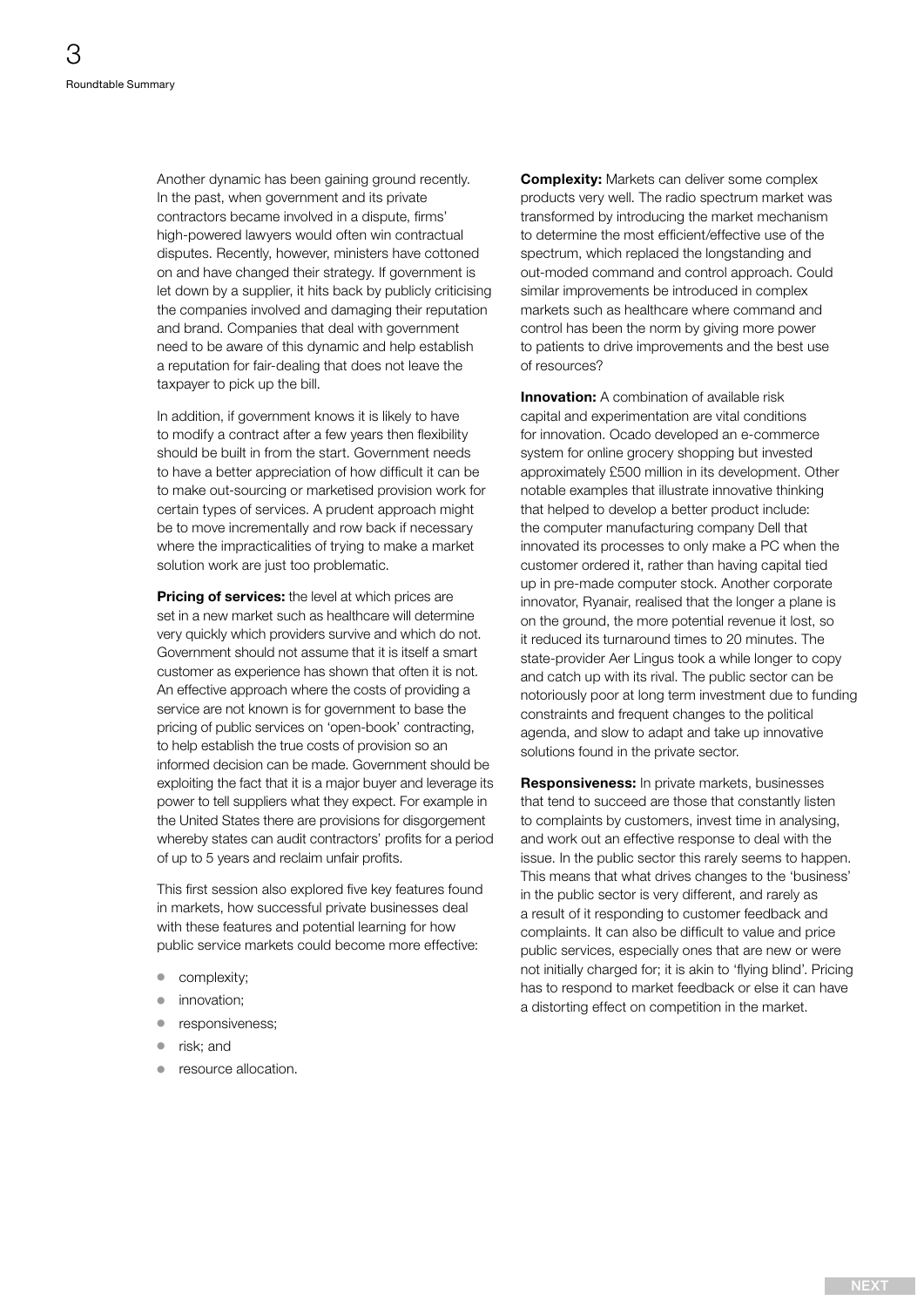<span id="page-3-0"></span>**Risk:** In the public sector risks can arise from insufficient visibility of losses, which often get hidden. This can have negative effects, namely a lower quality of service and inefficiently priced goods. The public sector is often too risk averse for example requiring several years' worth of published accounts before a firm can qualify to tender for a contract, this can have the effect of excluding some of the younger, more dynamic and efficient companies around. Entry and transaction costs can deter potential new entrants and favour incumbents.

Resource Allocation: In the private sector rivalry between managers can be an important dynamic in harnessing energies to improve a firm's productivity and increase its market share. In principle this process allows efficiencies and productivity to be transferred to the best performing companies. In the public sector, this transfer is unlikely to take place as there is a cap on success. A hospital or school that is performing well is constrained in its ability to expand and increase the number of patients/pupils; and there are limits to the extent of financial incentives that may deter leaders of these organisations from taking on additional responsibility. Demand for public services is not necessarily driven by excellence – patients attending the best performing hospitals in treating prostate cancer have a three times better chance of being treated successfully than the worst performing. And yet many users still appear to value convenient treatment (i.e. at their local hospital) rather than the best possible treatment.

Finally the session ended by outlining how the new Competition and Markets Authority will help achieve effective outcomes in public service markets by influencing market behaviour and practices in three main ways:

- Market guidance through updating and issuing guidance to market participants.
- Market design engaging early with public officials when setting up marketised delivery of services: and for example suggesting structural remedies where appropriate.
- Market maintenance preventing and acting against cartels; and encouraging new entry by helping bear down on 'red tape' and regulations that favour large incumbent suppliers.

#### Government oversight of public service markets

The presentations in this session focussed on aspects of government oversight in two public services – the social care and the early years' childcare markets.

#### Social care market

The discussion explored the provisions in the new Care Bill for financial scrutiny of large and difficult to replace care providers. The legislation is part of the Government's response to the weakness in oversight arrangements revealed by the demise of England's largest residential home provider (Southern Cross) after it got into financial difficulties in 2011.

An outline of the proposed new regime includes: division of the market into large and small providers; a focus not on company rescue but on securing continuity of care when failure occurs; the Care Quality Commission (CQC) nominated as the regulator responsible for market oversight; and local authorities (LAs) responsible for managing post provider failure in the case of small providers.

The proposed approach was critiqued and various questions raised and discussed about the challenges in its practical implementation:

- $\bullet$  the difficulty of defining the boundaries of which providers should be in the new financial oversight regime:
- $\bullet$  the care regulator being well versed in the sector but not in financial scrutiny, (and the potential danger of over-expectations);
- $\bullet$  traditional indicators, like EBITDAR, not being necessarily a good test of viability in the residential care sector (as many large providers carry a large debt burden);
- $\bullet$  the need for government to be able to differentiate between potential provider failure and market failure; and
- <sup>O</sup> a hypothetical rescue plan may not work in reality and if companies are publicly identified as failing it potentially becomes predictive.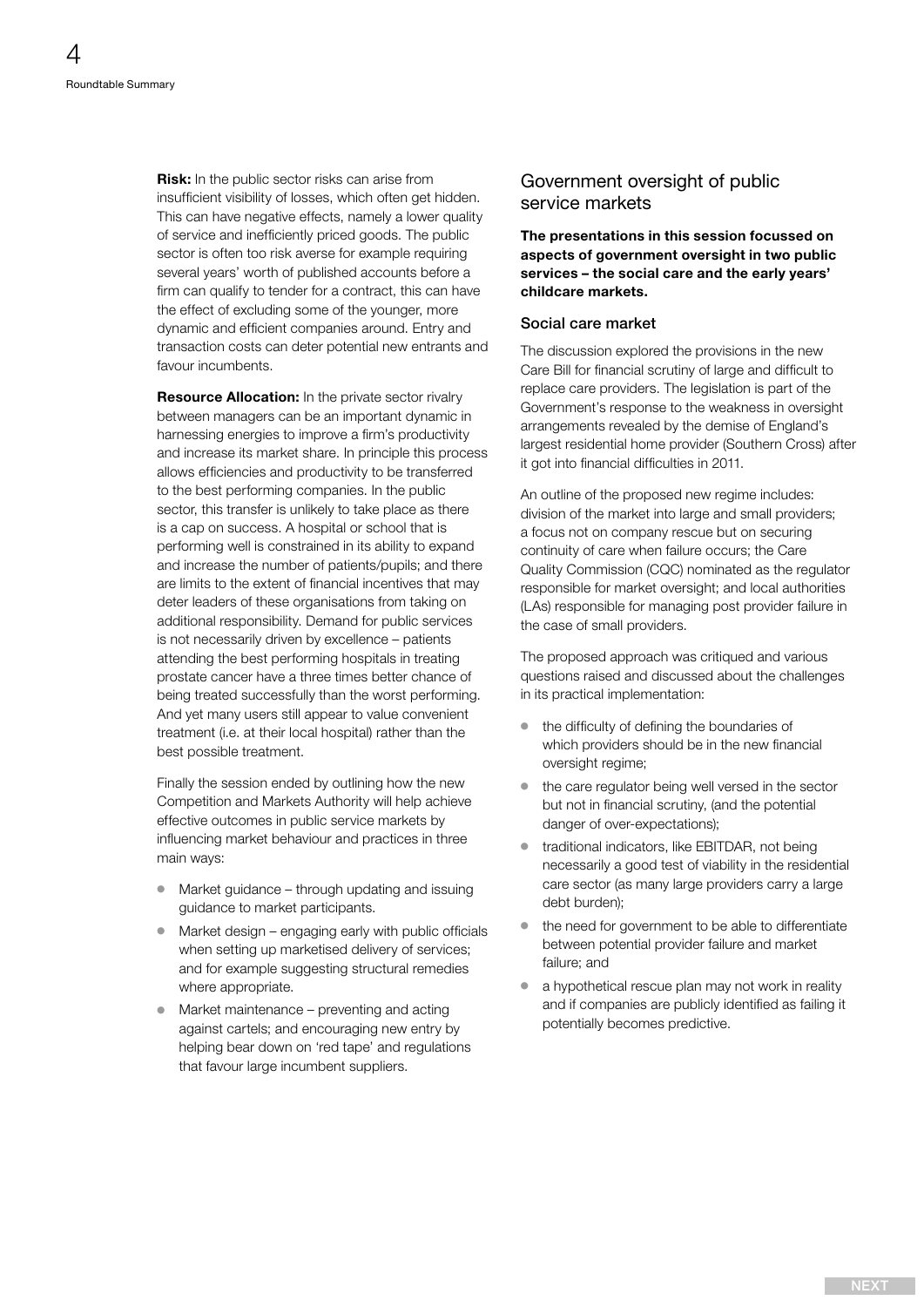<span id="page-4-0"></span>Furthermore, questions were raised about the capacity of local authorities to take on new duties of promoting the efficient and effective operation of a market to meet the local needs, and ensuring continuity in cases of provider failure, as:

- $\bullet$  there is little new money to discharge these duties;
- <sup>O</sup> a lack of knowledge of or training on how markets work amongst commissioners;
- <sup>O</sup> a danger exists of poor coordination between local authorities and the CQC; and
- <sup>O</sup> a duty to all users (including private-funders) who receive care when LAs only really know about those who receive state funding.

Potential solutions or ways to address some of these concerns were put forward:

- <sup>O</sup> adopt a looser structure of which providers are in and which are outside the regime, (i.e. more providers should be required to submit to financial assessment, but CQC then exercises greater discretion);
- $\bullet$  the regulator needs investigatory powers rather than collecting routine information, and to invest in market intelligence rather than market bureaucracy;
- <sup>O</sup> LAs need to have more market expertise amongst their commissioning staff; and
- some basic rules about the relationship of debt to earnings, company viability and ownership need to be put in place.

#### Early years' childcare market

The presentation provided a general oversight of the childcare market and government's role in it, as well as an outline of the government's reform agenda, and the challenges and questions that lie ahead:

#### Government role

Government directly participates in the childcare market as a provider of maintained nursery schools and school nurseries in state schools. It also funds the free entitlement of 15 hours per week for all 3 and 4 year-olds which is delivered in maintained settings as well as by private, voluntary and independent providers. The entitlement will be extended to 40 per cent of 2 year-olds by September 2014.

Government also has an indirect role in regulating the sector through Ofsted's registration and inspection of quality standards in all providers, as well as standards setting for the qualifications of staff.

Local authorities have a role to help all local providers judged by Ofsted as 'requiring improvement', to strengthen the quality of their provision. Other providers in the local authority's area may also seek advice, information and training from the local authority.

Government provides around £5 billion per year support to the childcare market on funded early education, and through tax credits and childcare voucher schemes.

#### Government reform agenda

Government wishes to improve the use of resources in the sector through:

- economies of scale larger nurseries and more chains;
- $\bullet$  greater use of schools longer hours for nursery provision;
- <sup>O</sup> better staff deployment; and
- simplified regulations.

It also wishes to strengthen quality through:

- $\bullet$  inspection focused on outcomes;
- more graduates and improved qualifications;
- **•** improving standards of teaching.

#### Challenges and questions

The challenges in this market include:

- $\bullet$  fragmentation of the market does it provide equal choice for all? And should government have a national policy for all children, or target certain groups?
- $\bullet$  better use of resources are there models for greater efficiency that are replicable? There are also questions around growth and investment in the sector, the role of the informal and un-regulated childcare, and different approaches to funding.
- $\bullet$  improving quality and its affordability?

Finally, there is recognition that it is important to look across and to learn from experience in other markets in public services, and beyond, in terms of how to make the childcare market as effective as possible.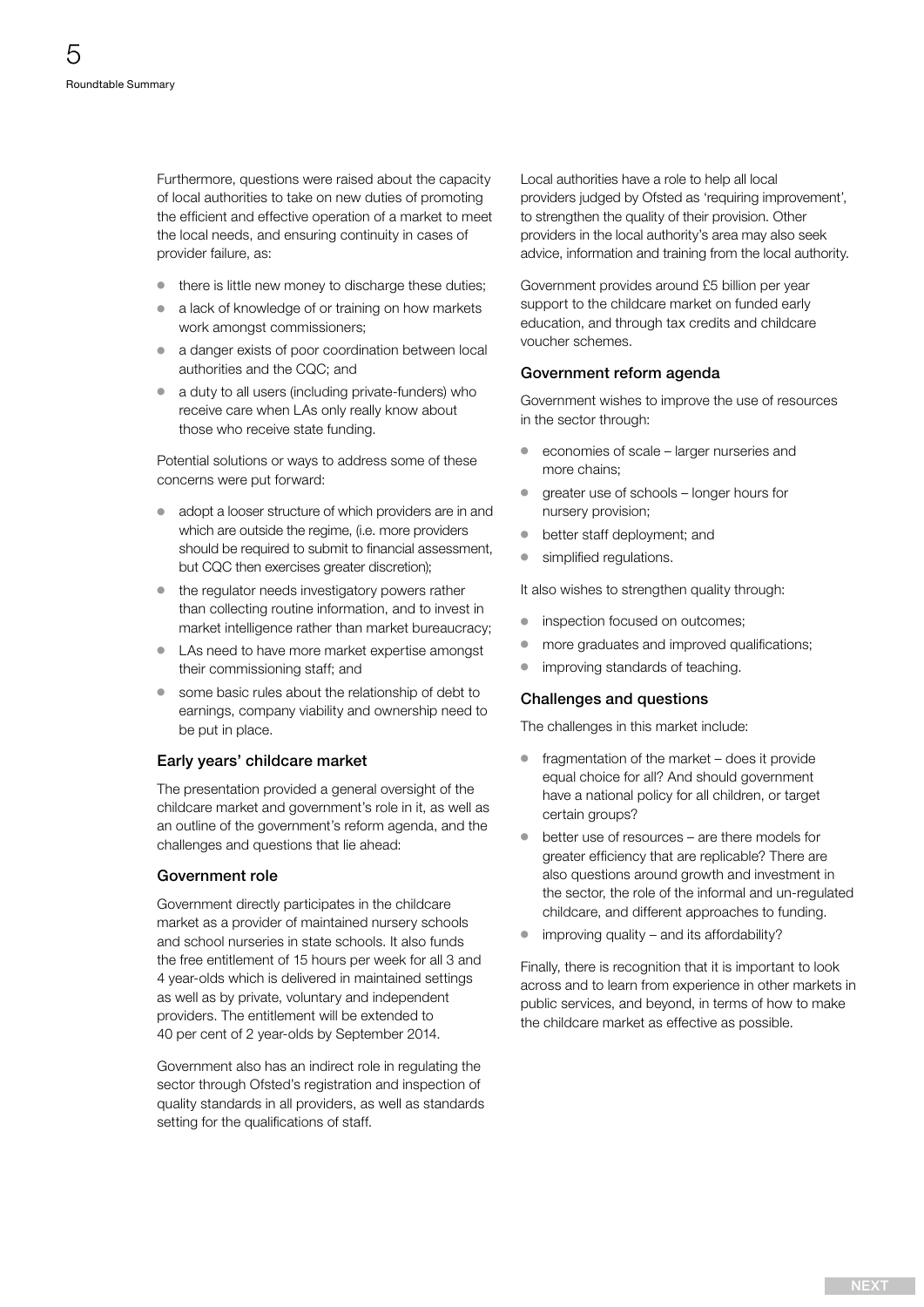#### <span id="page-5-0"></span>Risks to effective competition in public service markets

This session discussed the characteristics of public service markets, the similarities and differences with private and regulated markets, and questions that arise as to their efficiency and effectiveness.

#### Characteristics of public service markets

Public services like education, social care and health are merit goods. They are characterised by large positive externalities which mean that they will be undersupplied if left to the private sector so there is a need for: on the one hand, tax funded provision to avoid under consumption, and on the other, gate-keepers (e.g. GPs) to help prevent over-consumption when excludability is difficult where users do not pay. In some cases 'markets' are entirely tax funded with no private market alongside (e.g. work programmes for unemployed, probation services, etc.).

With the demise of direct provision of public services by the state, separation of commissioning and provision exists on the supply-side. This has lead to the emergence of plurality of types of provider in some sectors: (voluntary sector, social enterprises, mutual, for profit companies etc). This can however create inefficiencies:

- $\bullet$  coordination problems.
- transaction/contracting costs as product is difficult to define and hence price.
- $\bullet$  difficulty in verifying the quality and value for money of provision.
- dearth of data or inconsistency in data collection between different areas.
- $\bullet$  monopsony power if purchaser is the local authority.

On the demand-side of public service markets: separation can also exist among user, buyer and purchaser:

- Principal-agent problems (e.g. in health, choice is exercised by patient through GP, but do GPs always have incentives to act in the best interests of the patients, especially if they also act as budget holders/gatekeepers?).
- **•** Informational asymmetry between commissioners, providers and customers.
- <sup>O</sup> Regulatory restrictions/interventions/tariffs may be causing moral hazard, focal points, etc.
	- $\bullet$  Moral hazard as provider can exploit demand for service continuity and require bail out if it is a pivotal player.
	- $\bullet$  Moral hazard and adverse selection as it is difficult to measure the efficiency and quality of provider which restricts the effective functioning of the market (with serious consequences – for example ill health or death in health or social care provision – or money wasting, if choice by users or purchaser is wrong).
	- Moral hazard may lead to over-consumption (e.g. patient does not pay in health).

#### What is the product?

There are a range of issues that can arise with the nature of the product in different public service markets:

- Public services can be complex to define (hence problematic to price!): e.g. care pathways in health, where price is procedure-based.
- Asymmetry of information can exist between users and providers:
	- <sup>O</sup> In many cases it is difficult for the end users to ascertain the product's true nature and quality before (and sometimes even after) the product is used: experience or credence nature.<sup>4</sup>
	- <sup>O</sup> Getting it wrong may lead to inferior outcomes (e.g. poor education leads to loss of future earnings/job satisfaction for the user), ill-health, death, reoffending (probation services) etc.
	- Switching costs can be very high in non-financial terms (social care, education etc).
	- Difficult to price if services are commissioned through a fixed price asking providers to compete on quality, (and may lead providers to seek to cross-subsidise with services provided to private customers).
	- <sup>O</sup> Alternatively, competition in price creates issues in ensuring quality plus issues if there is monopsony power on the purchase side or (local/regional) monopoly on the provision side.

4 A big issue in financial markets, refer to FSA publication on Market Failure Analysis, November 2006.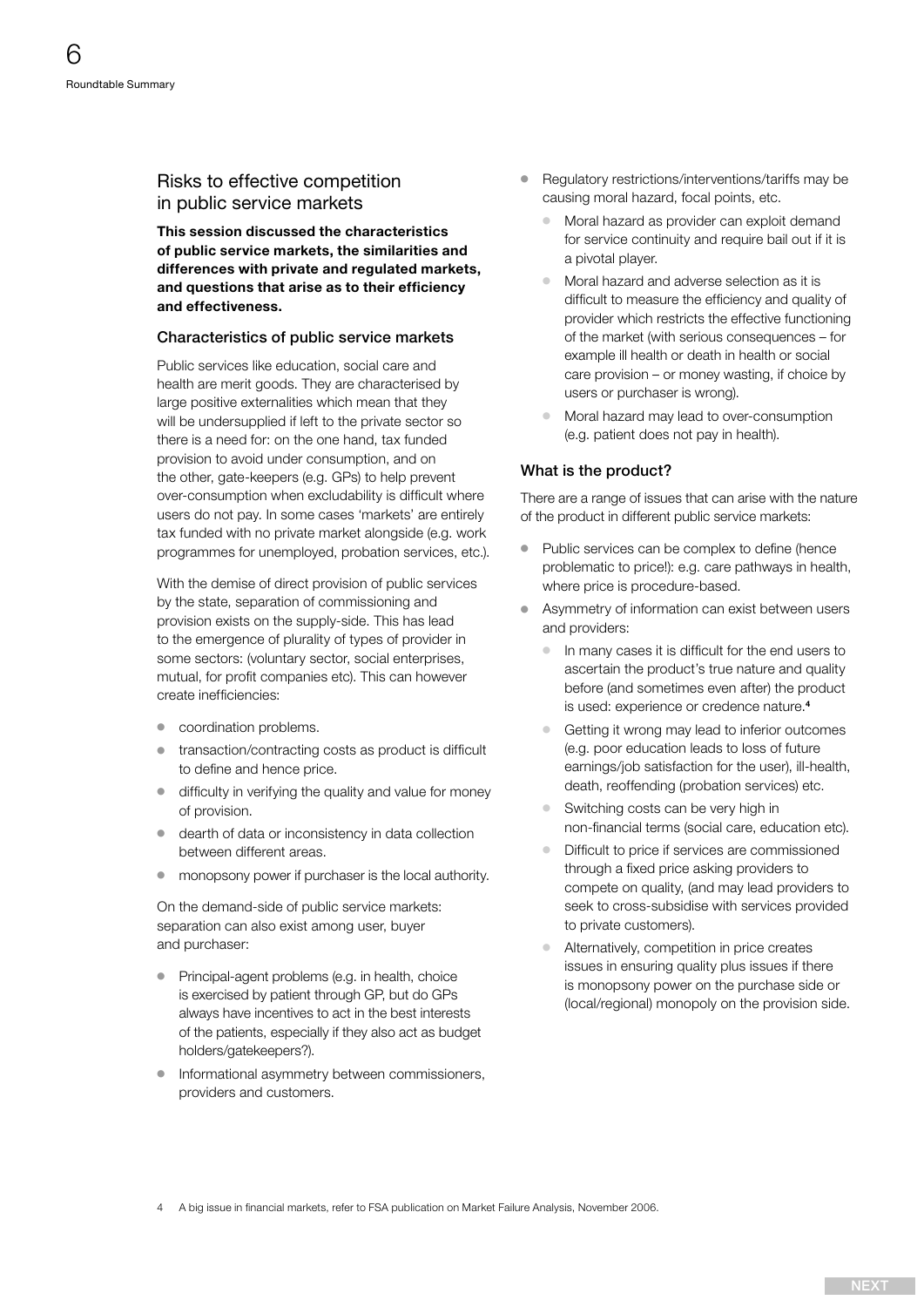- <span id="page-6-0"></span><sup>O</sup> In some cases the market is entirely between the purchasers and providers with no involvement by the user. In this case there may be asymmetry of information between purchasers and providers:
	- For example, probation services, work programmes: it can be difficult to measure the value for money as there is a lot of moral hazard. For example, in work programmes it is difficult to ensure whether the employment outcomes are the result of the providers' efforts or stagnation in the local economy or/ and the result of the quality (and motivation) of individual claimants.
- $\bullet$  There can be a reliance on efficiency in performance of other services e.g. integrated care pathways, probation services (collaboration with local authorities to commission work and accommodation, health services etc.).

#### Market definition issues

Geographical market definition is a very important feature of public service markets:

- $\bullet$  In most regulated utilities so far competition is conducted between private 'for profit' providers acting on a national market basis. For example: in energy (electrons and gas molecules) it is impossible to discriminate in terms of source, so end-users essentially choose a service provider rather than a product in energy; location plays no role.
- Local competition seems to be a prevailing characteristic in some public service markets:
	- Geographical regulatory constraints offer a limited choice of local hospitals, schools, care homes etc.
	- <sup>O</sup> But, some consumers are prepared to travel further afield for a better service (e.g. treatment at an out-of-area hospital) or move to a different area in order to enter the catchment area of a school (but 'transaction' costs will deter the majority from acting this way).
	- Some users see proximity as their paramount 'quality' criterion for exercising their choice.
	- <sup>O</sup> Switching costs are high and consumers tend to stick with incumbent regional or local providers (a barrier to entry).

#### Participation by users

The participation of users in these markets raises a number of questions:

- <sup>O</sup> Where appropriate should choices be framed to 'guide' (nudge) consumers in the 'right' direction?
- <sup>O</sup> Using the views of other consumers e.g. user feedback reviews could lead to 'herding' towards one or a few providers and it too can be restrictive to competition and act as an entry barrier. How does a new firm with no feedback enter the market?
- Whilst users' access to provider performance information (and ability to assess it) may grow will friends and families still be one of the most important determinants in choosing in many public service markets such as health and education?
- There may be no 'best/correct/right' decisions as different dimensions of a public service are important to different consumers. Is it therefore difficult for a regulatory or oversight body to suggest a 'right' choice as this effectively 'blocks entry' to other available choices and also hinders product discovery and innovation?

#### Supply side issues in public service markets

There are also questions that arise as to how to make the supply-side of the market work as efficiently and effectively as possible:

- <sup>O</sup> Exit, especially in the health market, creates the problem of who takes over. What happens to consumers facing failing providers if there are no other providers?
- Does ownership structure matter in outcomes? For example, mutuals may deliver best outcomes for their customers by the very nature of the firms (thus overcoming various demand asymmetry information problems that might be more of an issue with profit maximising firms).
- Reputation and competitive pressure may be effective; comparative performance data is required to enable effective benchmarking.
- $\bullet$  Initially mutuals and other start-ups face a favourable climate in contracts awarding etc., but what happens as these are phased out and a complex licensing/procurement/regulatory structure develops?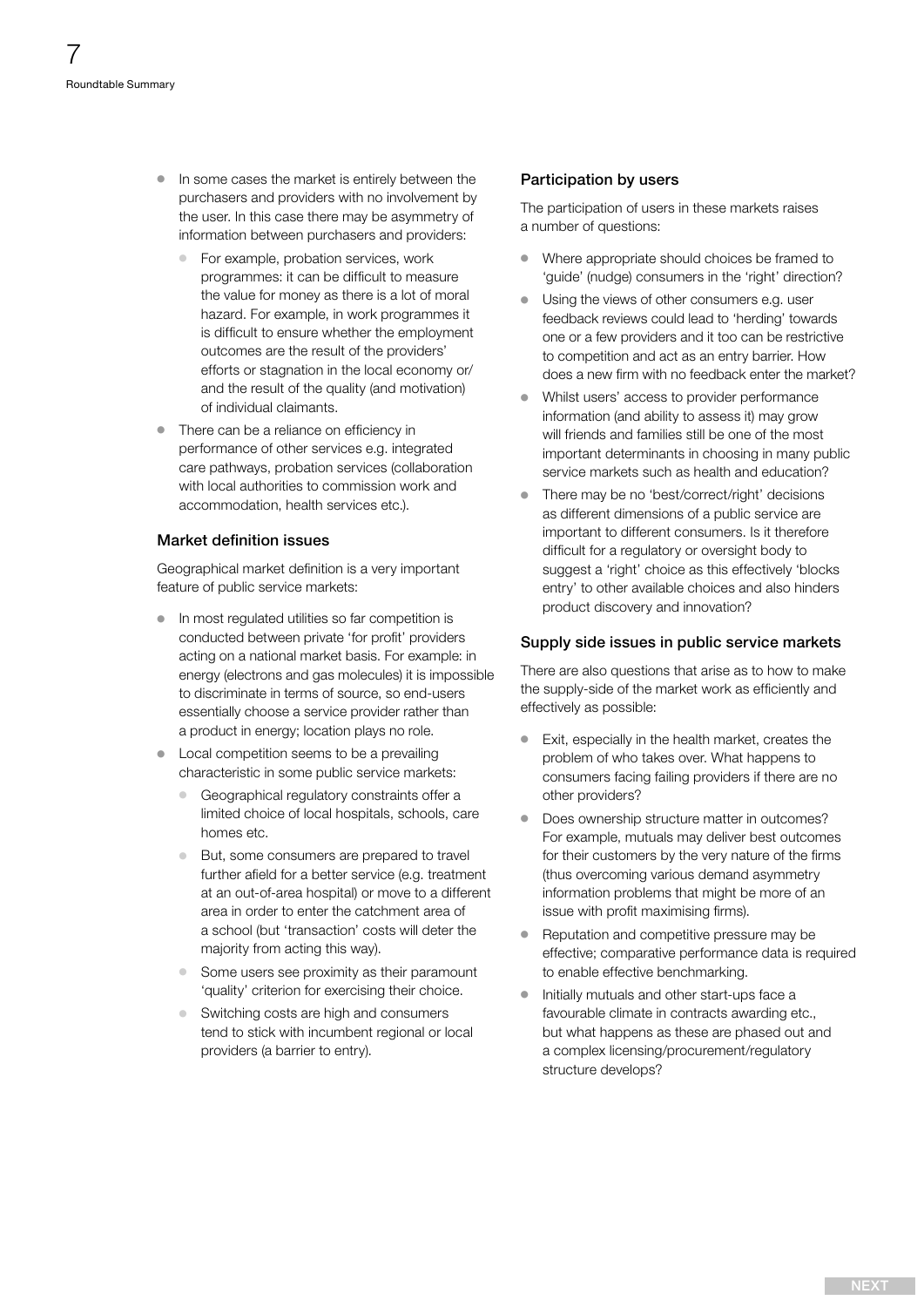- <span id="page-7-0"></span><sup>O</sup> A continuing preferential environment for smaller firms/mutuals means that these will have a disincentive to grow up, in order to avoid facing a more hostile procurement environment once they do (i.e. perverse incentives).
- Tariff setting (as in heath and education) as opposed to price caps or price competition may promote quality but does not allow demand and supply factors to operate seamlessly and may allow inefficient providers to exist. What information is needed for setting the 'appropriate' level of tariff? A tariff does not promote cost reduction (productive efficiency) in the same way as a price cap does.

The following observations also came up in the discussions during this session:

- Users like having choice when they are given it.
- Proximity to a provider matters, but it is not the only factor that influences a user's choice. People may be prepared to travel further if it is important to them.
- Where choice exists and prices are fixed the results can be mixed, however on the whole having choice drives better quality than when no choice is offered.
- $\bullet$  The effects of a monopoly are more often shown in poor quality and lack of supply, rather than in higher prices necessarily.
- Monopsony by a single public sector buyer is an interesting and little-considered issue; it could drive sub-optimal outcomes when the price paid creates sustainability issues for providers.
- Public service markets is one of four strategic priorities for the new Competition and Markets Authority.

#### Price setting frameworks and models for public services

#### This session highlighted a couple of costing frameworks used to set prices in social care and healthcare.

#### Social care

The fair cost of care model developed by Hertfordshire County Council is one of a few available models. It is meant to be a starting point for a 'better conversation' enabling a negotiation with providers to take place between the commissioner and the providers about the quality of care. It includes:

- a set of assumptions configured locally to reflect local market conditions;
- results of judicial reviews; and
- an approach to 'ethical commissioning'.

Principles underlying an effective costing framework include:

- $\bullet$  the level of care provided should meet essential CQC quality standards;
- $\bullet$  the model should represent actual costs of delivery;
- overheads, profit and capital costs should be transparent; and
- $\bullet$  all costs must be verified locally the model cannot produce a national price.

Realistically, not all local authorities have sufficient resources to develop a detailed costing model, but some of those that do have volunteered to share their models with other authorities to allow sharing of good practice, and to avoid 're-inventing the wheel'.

#### Healthcare

The Health and Social Care Act 2012 splits price setting role between NHS England and Monitor.

NHS England leads on: the scope and design of currencies in the NHS, and variation rules to national tariff currencies. Monitor leads on: pricing methodology, regulated prices, local modifications, and rules for local pricing and non-tariff pricing.

Tariff setting is not just a method for allocating funds. Signalling financial implications of decisions can influence behaviours of commissioners and providers and, in turn, can improve quality of outcomes for patients at same or lower cost.

A number of barriers exist to valuing the cost of healthcare:

- $\bullet$  poor data and metrics on inputs, care and outputs;
- poor benchmarking and sharing of best practice; and
- financial levers that do not reward good service providers or innovators.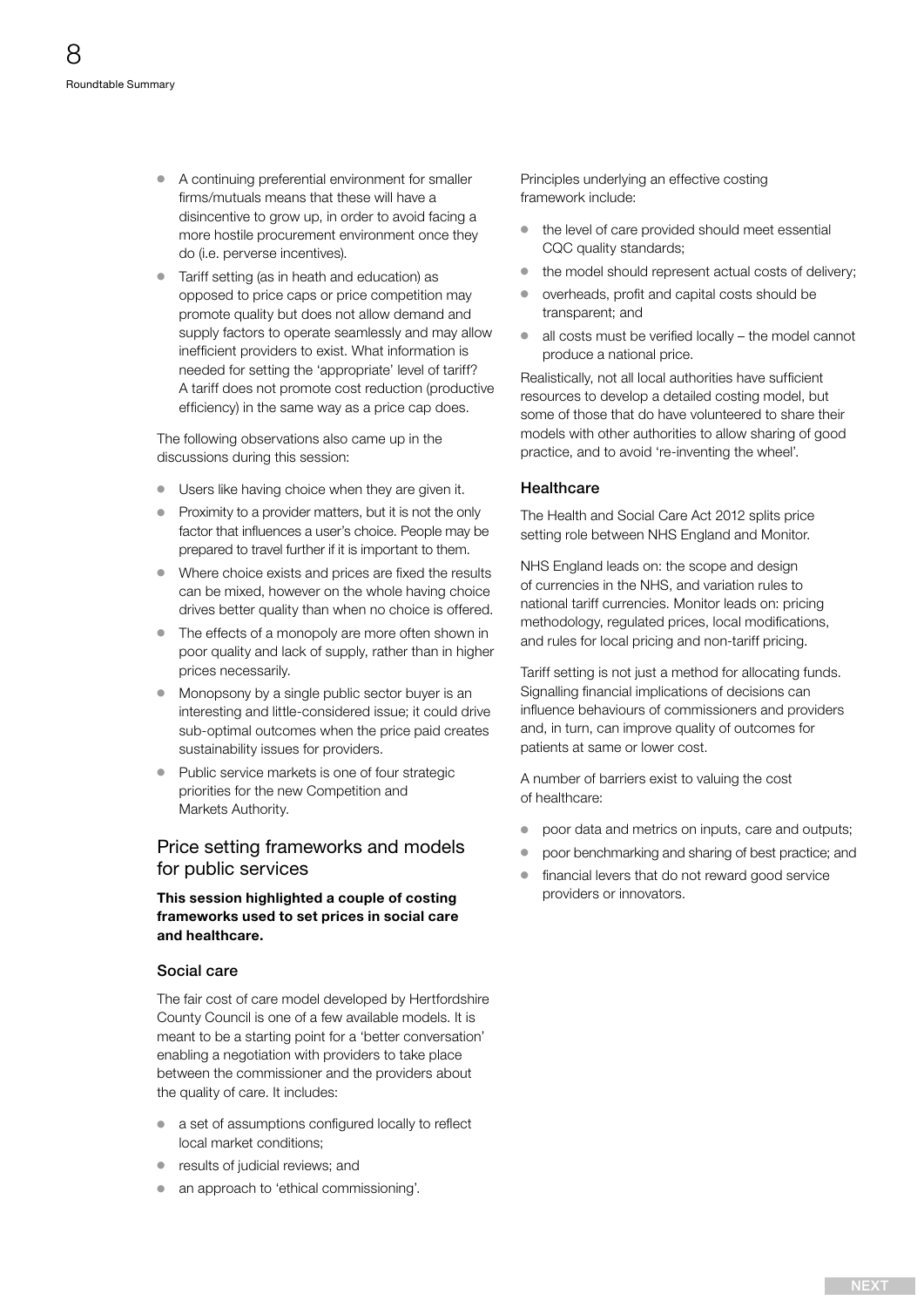<span id="page-8-0"></span>There are three main approaches to costing:

- Clinical Costing: a bottom up costing approach; each patient episode is a product built from 'intermediate products'; it requires data on all goods and services consumed in the treatment of individual patients; and allows analysis of resource use by individual patient episode.
- Cost Modelling: a top down approach; it relies on the use of 'service weights' and/or other generalised utilisation statistics.
- Patient Level Costing: it provides detail at the individual patient episode; it is easier to apply patient costing to other patient types, and patient costing systems are a good data repository.

Monitor is currently modelling on reference costs which have been collected since 2005 for certain types of activity. The issues that have arisen to date with using reference costs are:

- poor data quality and lack of credibility (e.g. 1 in 8 submissions contained materially incorrect costs, significant unexplained variations in unit costs);
- lack of clinical validity (e.g. cost relativity does not match with clinical input);
- lack of granularity; and
- poor input data.

Actuarial models used by private health providers can also provide useful cost and treatment information that help inform costing decisions.

#### Market outcomes: the experience of service users

#### This final session discussed the need for consumer experience to drive improvement in public services and raised the following points:

- $\bullet$  Consumer power is vital policy needs to be based on an understanding of 'real consumers' and this understanding must be built-in at a systemic level.
- Variance is an important and ever-present theme across public services e.g. GP surgeries: stark variance in access, continuity of care and patient involvement.

The power and limits of choice:

- People feel most positive about choice where it enables them to choose services tailored to their particular needs and preferences – and when they feel confident about making a choice.
- People see benefits of choice as increasing their options, being able to pick the best provider or specialist for their condition, and being more involved in the decision-making process. There is greater receptiveness to choice amongst young, higher socio-economic groups, people with complex conditions, people with previously negative experiences.
- But there are barriers to choice driving quality improvement:
	- Demand side: means/capability to make best choices; consumers may act on preferences other than quality; sometimes people 'don't know what they don't know' and have low expectations.
	- Supply side: structural features of public services e.g. universal service function, lack of spare capacity, limits of capacity of good providers to expand, lack of effectiveness of strong failure regimes.
- So choice isn't a panacea. But barriers can be tackled by providing better-quality information and advice to support people in making choices.

The importance of voice:

- $\bullet$  The challenge is three fold:
	- <sup>O</sup> getting people to provide feedback and to complain when they have cause;
	- providers and professionals need to listen to that feedback; and
	- $\bullet$  they also need to act on it using it as intelligence to drive quality improvements.
- <sup>O</sup> Which? research found: people are less likely to complain when they have cause in public services than in private markets because of:
	- scepticism their complaint will have impact;
	- <sup>O</sup> fear of repercussions on quality of care; and
	- lack of understanding about how to make a complaint.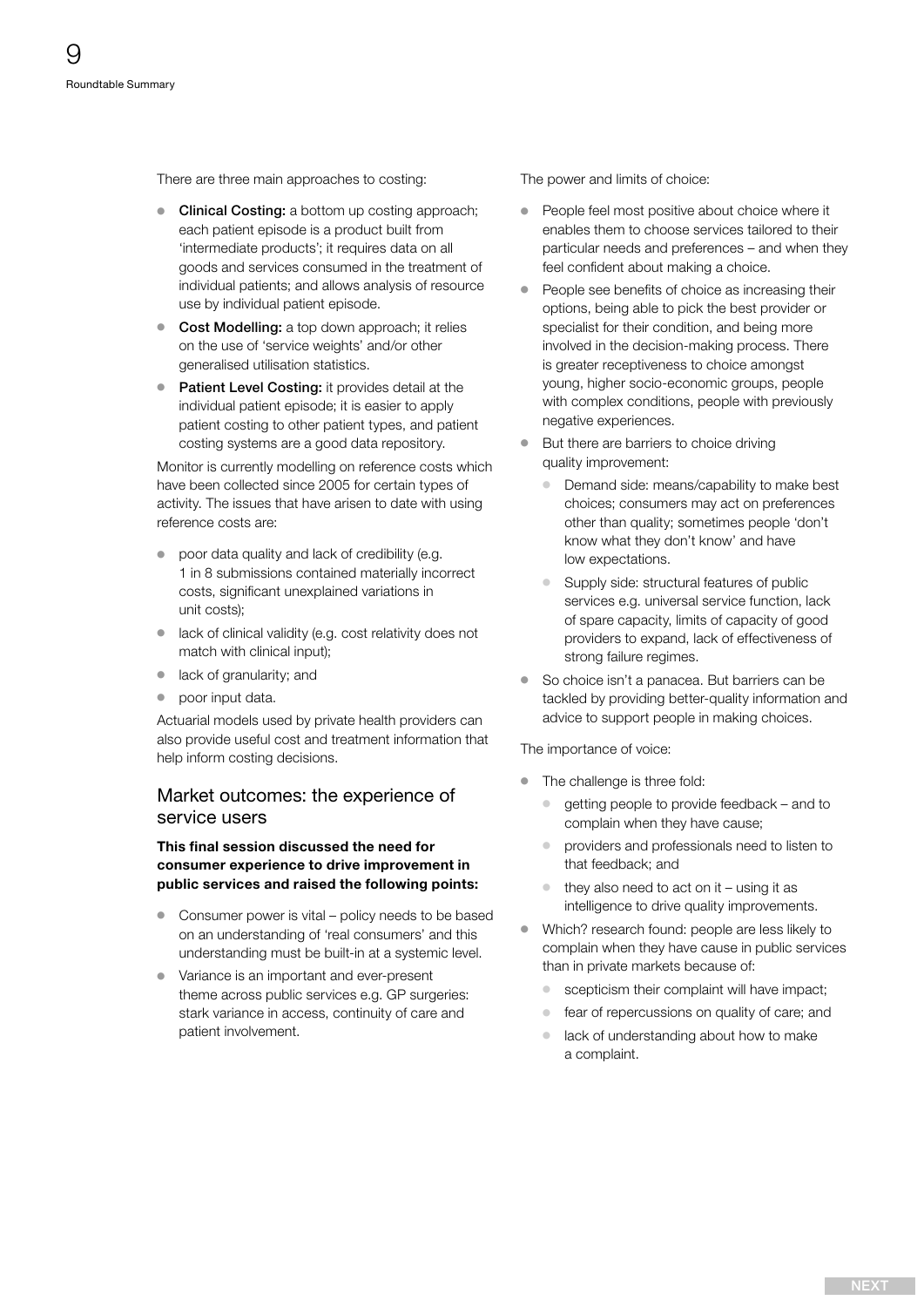- <span id="page-9-0"></span> $\bullet$  Too often public services don't have a widespread culture of listening to feedback and complaints and using this intelligence to drive quality improvements – evidence the Francis Report on Mid-Staffordshire NHS Trust and others.
- <sup>O</sup> Structural reform can help e.g. simplifying the system.
- $\bullet$  But it is only part of the solution cultural change is equally if not more important. How can this be generated? What's often missing in debates about public service reform is the challenge of improving average performers. Solutions have to take this into account.

#### Next steps

A community of people within and outside government with an on-going interest in the effective oversight of public service markets is taking shape. This event helped contribute to the dialogue within and across different areas of government where policymakers and practitioners have a common interest in overseeing markets effectively and are attempting to grapple with similar issues.

Along with the Competition and Markets Authority and other interested bodies, the National Audit Office will continue to play its part by helping this conversation develop and by helping to share experience of what value for money looks like in public service markets.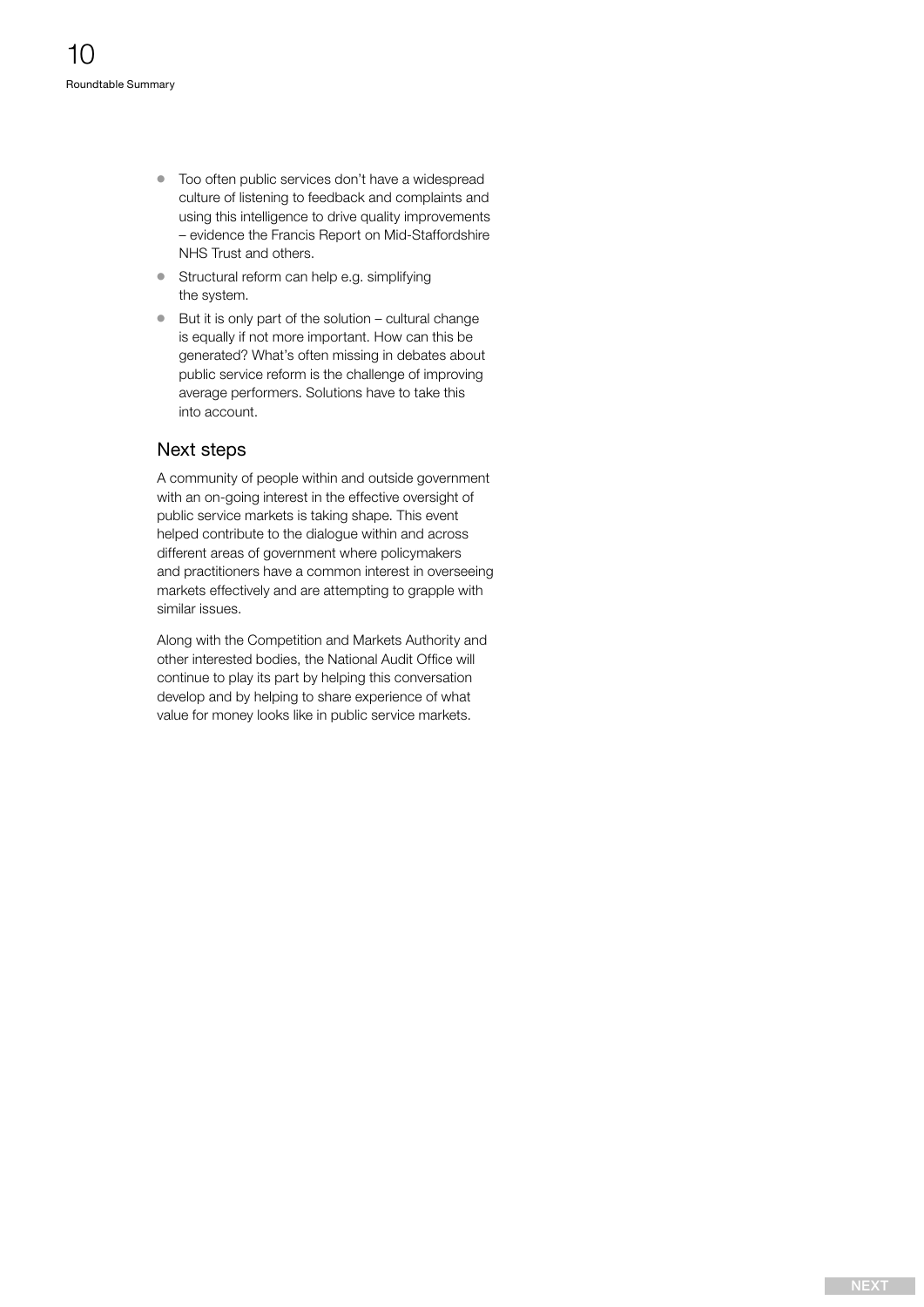# <span id="page-10-0"></span>Annex One

#### Brief speaker biographies

#### Alex Chisholm

Alex is the Chief Executive of the Competition and Markets Authority. Previous career highlights include: Chair and Commissioner of Ireland's communications regulatory agency, ComReg; Chair of the Economic Regulators Network in Ireland; and senior executive positions in the media, technology and e-commerce industries, with Pearson plc, Financial Times Group, eCountries Inc and Ecceleration Ltd.

#### Emeritus Professor Andrew Kerslake

Andrew is Associate Director of the Institute of Public Care at Oxford Brookes University which he founded some 25 years ago. He has written extensively about local care markets and sustainability. He was commissioned by the Department of Health to produce guidance for all local authorities on local care market stewardship.

#### Ian Casey

Ian is involved in policy development and leads on childcare markets for the Department for Education.

#### Dr Xeni Dassiou

Xeni is the Director of the Centre for Competition & Regulatory Policy, City University. She is highly experienced in training skilled professionals in the practice of regulation and competition policy, and is also a regular speaker at UK and international regulatory and competition conferences and events. Her research interests lie in the area of industrial organisation theory and competition policy, and she has worked in this area for the last 15 years. Xeni has written numerous papers on the theme of transactions bundling as an instrument of price discrimination, including the policy-related implications of bundling in government procurement and financial regulation. She has also written papers on the role of herding in determining managerial and investment behaviour.

#### John Kirkpatrick

John is a Senior Director for Advocacy, Intelligence and Research at the Competition and Markets Authority. Prior to the creation of the Authority, John was the Director of Policy at the Competition Commission from 2011 until 2014, and had an earlier period from 2003 to 2006 as an Inquiry Director leading merger and market inquiries. From 2006 to 2011 he was Director of Studies at the Audit Commission, where he was responsible for the programme of value for money studies in local public services. Earlier in his career, he held posts in the Departments of Education and Employment and was a management consultant with McKinsey & Company.

#### Iain MacBeath

Ian is the Director of Health and Community Services at Hertfordshire County Council, and has statutory responsibility for the provision of adult social services in Hertfordshire. He has spent his career in local government, and previously worked for the London Borough of Barnet.

#### Ric Marshall

Ric is the Director of Pricing at Monitor, and has oversight of tariff setting on a regular cycle covering an estimated £30 billion of expenditure for the NHS in England. He has worked as expert advisor and project leader for healthcare service reform projects in over 20 countries worldwide. From a background as Mental Health and Rehabilitation Clinician he specialized in Health Service performance statistics and activity efficiency measurement, data warehouse and MIS system design and implementation for systems of more than 150 hospitals. He has worked as a specialist consultant in a wide range of international settings. Ric is also the Aux Professor Health Management Information Development, Faculty of Health Sciences, University of Sydney.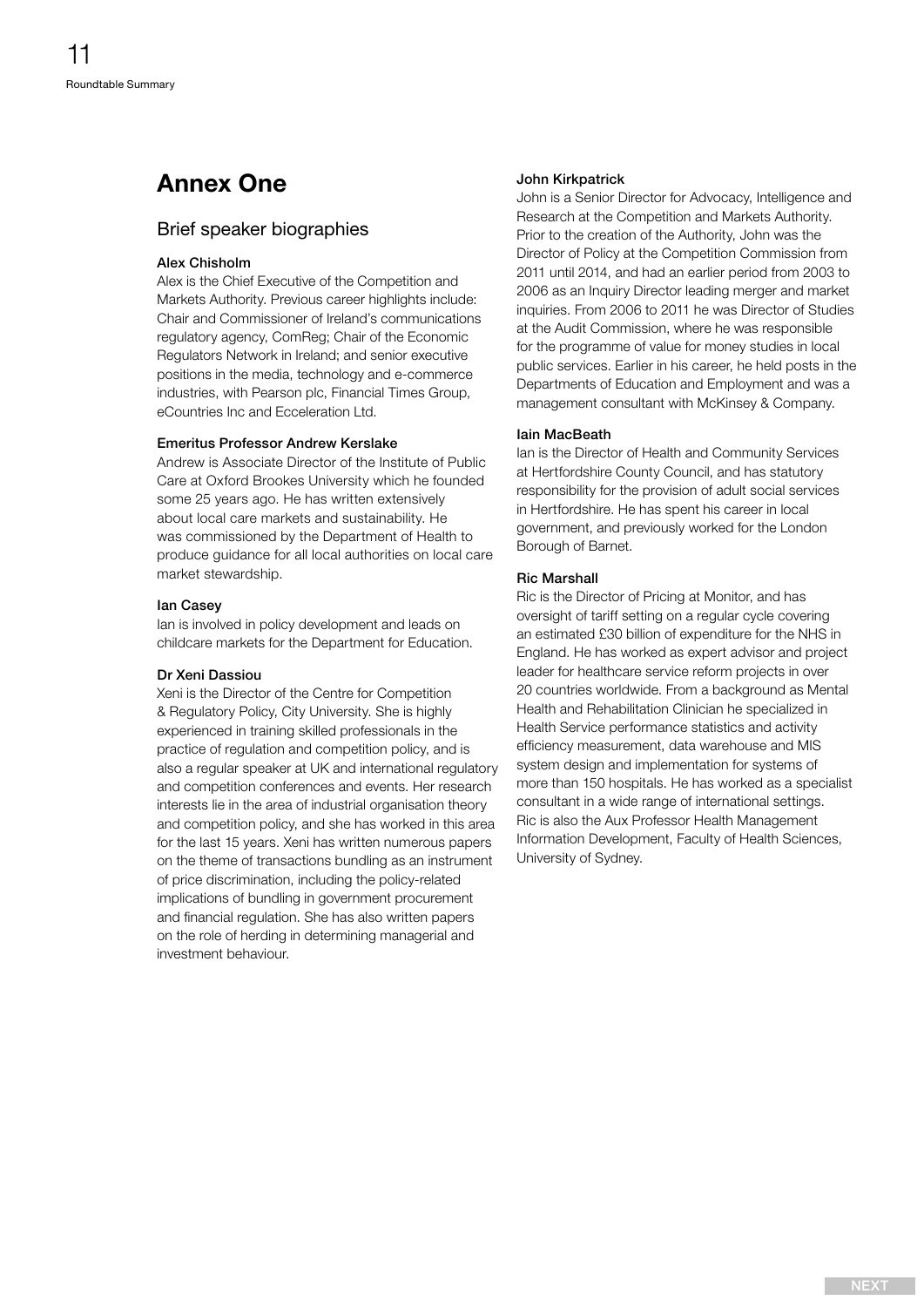#### <span id="page-11-0"></span>Sonia Sodha

Sonia is Head of Public Services and Consumer Rights policy at Which? (the Consumers' Association). Her career has also included periods as: associate at think-tank Demos with expertise in business, education and family policy and headed their Capabilities programme; former Senior Business Adviser to Rt Hon Ed Miliband MP; and Head of Policy and Strategy at the Dartington Social Research Unit.

#### Alex Scharaschkin

Alex is Director of Regulation, Consumers and Competition at the National Audit Office and directs its work for Parliament examining the Government's oversight and use of markets in the private and public sectors. He has directed studies of the UK competition and consumer regimes, public service markets, and the utility and financial services regulators. Alex contributes to the strategic direction of the NAO, particularly in relation to the technical quality of its work. Prior to that Alex has held roles as manager of health value-for-money (VFM) studies, and as manager for VFM statistics and methods at the NAO. Prior to joining the NAO, Alex was Principal Officer for statistical analysis at the Qualifications and Curriculum Authority. Alex is also a member of the Research Committee of the AQA, the awarding body and educational charity.